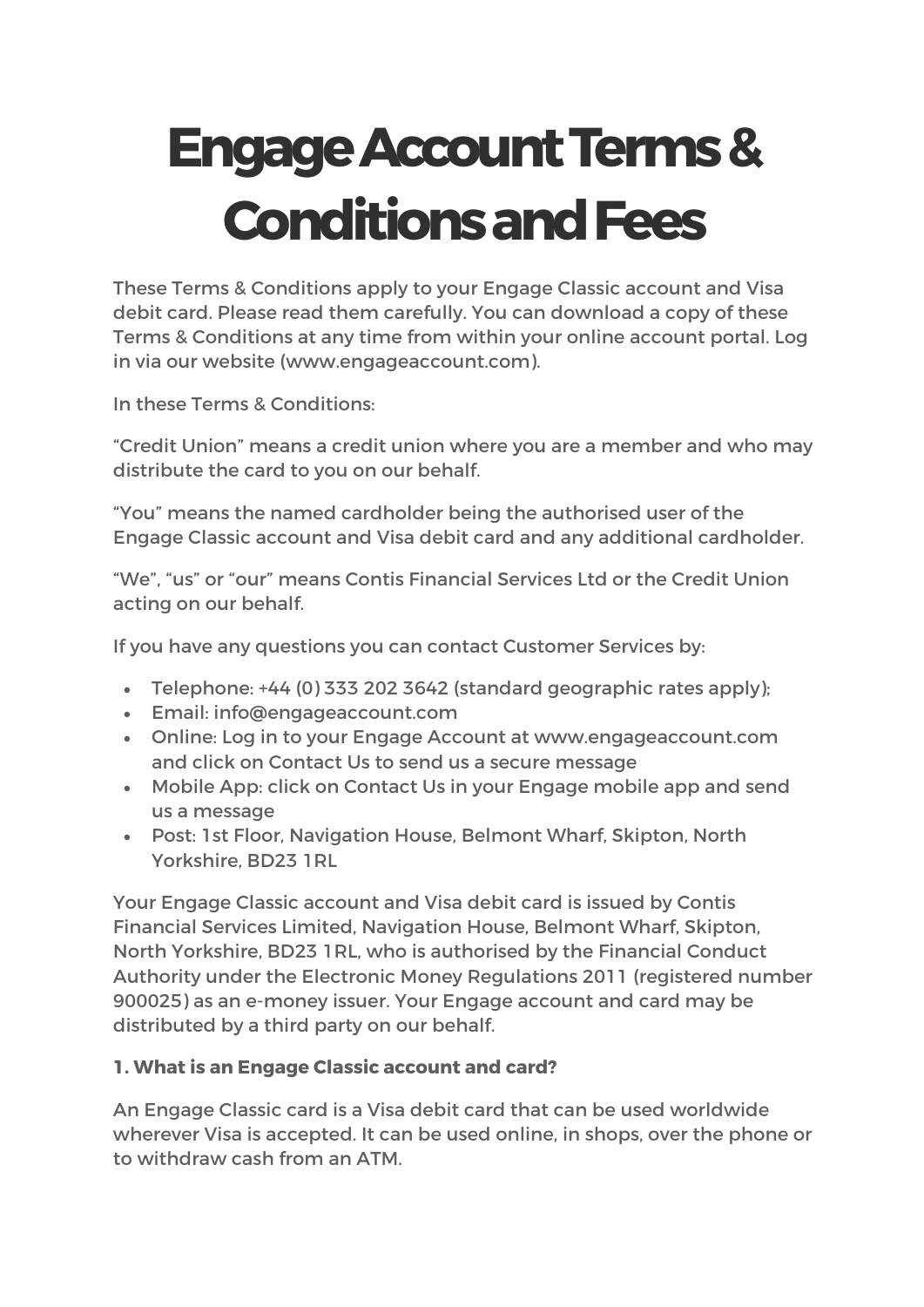You can use your online Engage Classic account to make transfers to other bank accounts and set up standing orders.

You can only spend money that you have paid into your account, so before making transfers or using your card you need to make sure there are enough funds in the Engage account. Monies in the Engage account are not bank deposits and do not earn interest.

## **2. Who can apply for an Engage Classic account and card?**

You must be at least 16 years old and a UK resident to be issued with a Engage Classic account and card. You can only apply if you are currently a member of a Credit Union. You must provide an email address and mobile phone number to open an account so that we can communicate with you. There is a maximum of five accounts at each residential address.

## **3. Can I order an extra Engage Classic card on my account for someone else?**

You can request an additional Engage Classic card for an additional cardholder and you may be charged a fee as detailed in the Fees and Limits table (section 33). Additional cardholders must be at least 13 years old. By requesting an additional cardholder, you agree for us to issue them a card and for them to authorise transactions on your behalf. The additional cardholder shares the balance on the Engage Classic account.

You agree to honour all transactions carried out by any additional cardholder and that you will be responsible for the use of the additional card and for any applicable fees and charges the additional cardholder may incur.

## **4. How can I apply for the Engage Classic account?**

You can apply only apply through your Credit Union.

Before we can open an account for you and issue you a card we may require evidence of your identity and residential address and we may also need to carry out checks on you electronically.

## **5. How do I get started?**

As soon as you receive your card you must sign the signature strip on the back.

You will then need to activate your card. You can do this:

• by logging into your Engage Classic account; or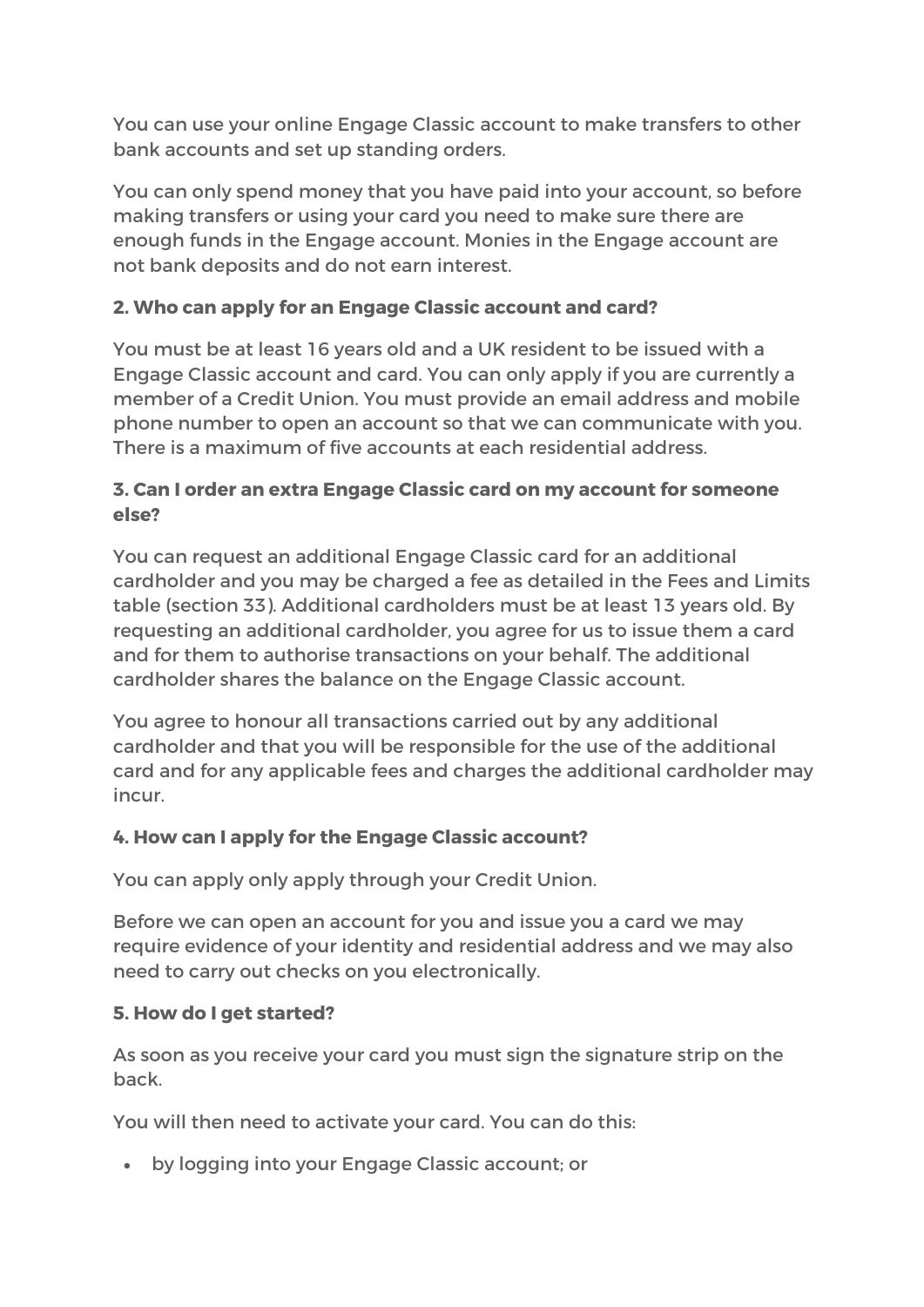• by calling our Customer Services team on +44 (0)333 202 3642 and choosing the activation option.

You also need to obtain your PIN to authorise chip-and-pin transactions and ATM withdrawals. You can get your PIN by calling Customer Services when you activate your card or through your online account.

By activating your card you are agreeing to these Terms & Conditions. Your card must be activated within 3 months of it being issued or it may be automatically cancelled and your account may be closed.

If you have ordered a card for someone else, it is your responsibility to give them the information required to activate the card and retrieve the PIN. If they start using the card we will take this as confirmation that you have communicated these Terms & Conditions to them and that they have accepted them.

## **6. What if I want to change my Personal Identification Number (PIN)?**

If you want to change your PIN, you can do so at any ATM with the Visa logo in the UK. You can get a reminder of your PIN through your online account at www.engageaccount.com, by mobile app or by calling Customer Services.

## **7. How do I add funds to the Engage account?**

You may pay in to your account via your Credit Union, by transfer from a bank account, by cash at selected retail outlets and any other method notified in your account portal from time to time. The time taken to credit funds to your account will depend on the method of deposit used. You cannot pay into your account by a balance transfer from a credit card. You may only pay in funds up to your maximum account balance.

A fee may apply for each payment into your account through a PayPoint retailer, please refer to the Fees and Limits table (section 33). Certain minimum and maximum limits and usage requirements apply to your account and card; such limits and requirements are detailed in the Fees and Limits table (section 33). We reserve the right to refuse to accept any particular payment if we suspect any fraudulent activity or in the event of other exceptional circumstances.

As soon as we receive the funds that you have paid in, they will be on your account and ready to use. There may be occasions when we delay the funds reaching your account for up to three working days, this may happen when we need to confirm the transaction with the sending bank.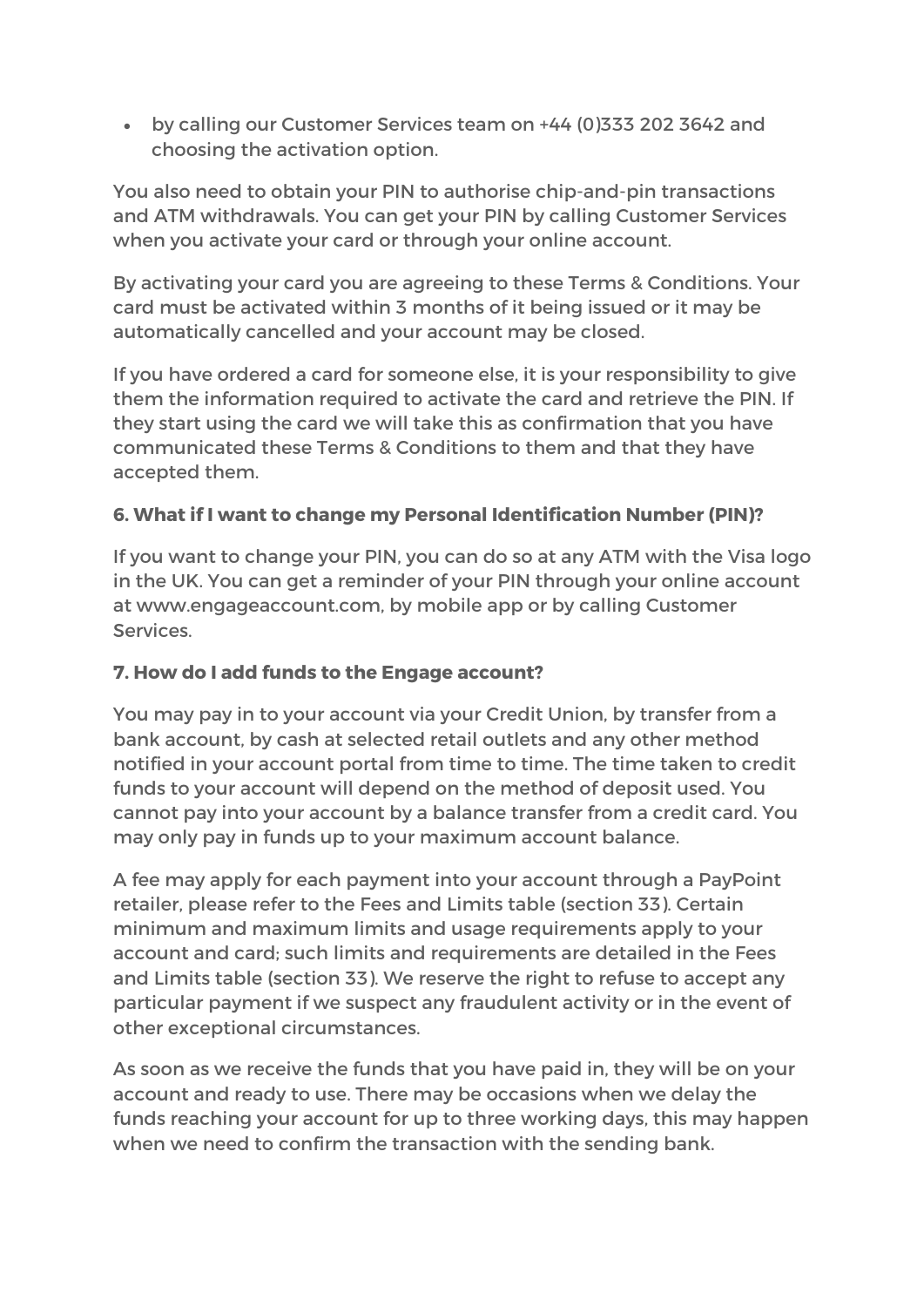Where an overpayment has been made to your account in error, we reserve the right to debit the account with the excess amount to correct the payment transaction.

You may transfer funds to your envelopes within your account, details are available at the website (www.engageaccount.com). You are responsible for ensuring there are enough funds in your available balance for us to authorise your transactions or enough funds in your envelope to pay any future standing orders you have set up.

You can request to receive an SMS notification when funds are paid into your account, a fee applies, please refer to the Fees and Limits table (section 33).

#### **8. How do transactions work?**

The first step will be to follow the instructions of the merchant or ATM to authorise a transaction. A transaction is authorised when you:

- enter your PIN or provide any other security code;
- sign a sales voucher;
- provide your card details and/or any other details as requested; or
- wave or swipe the card over a card reader.

Like other payment cards, we cannot guarantee a retailer or ATM will accept your card.

An account transaction is authorised by you when you access your online account using your personal security details and submit a transaction request. You may, in addition, be required to enter a one time passcode or other security information to authorise a transaction or make account amendments. One time passcodes will be sent to the mobile phone number registered to your account.

As soon as a transaction is authorised we will deduct the value of your transaction from the balance on your account. Fees may be deducted at the time of authorisation or when the transaction has been confirmed through the Visa system. A full breakdown of each transaction, including charges, will be available to view on your online account portal.

Once we have received authorisation for a transaction we will transfer funds to the retailer within 3 days. A transaction will be received as follows:

• for purchases and ATM transactions, at the time we receive the transaction instruction from the retailer or ATM operator;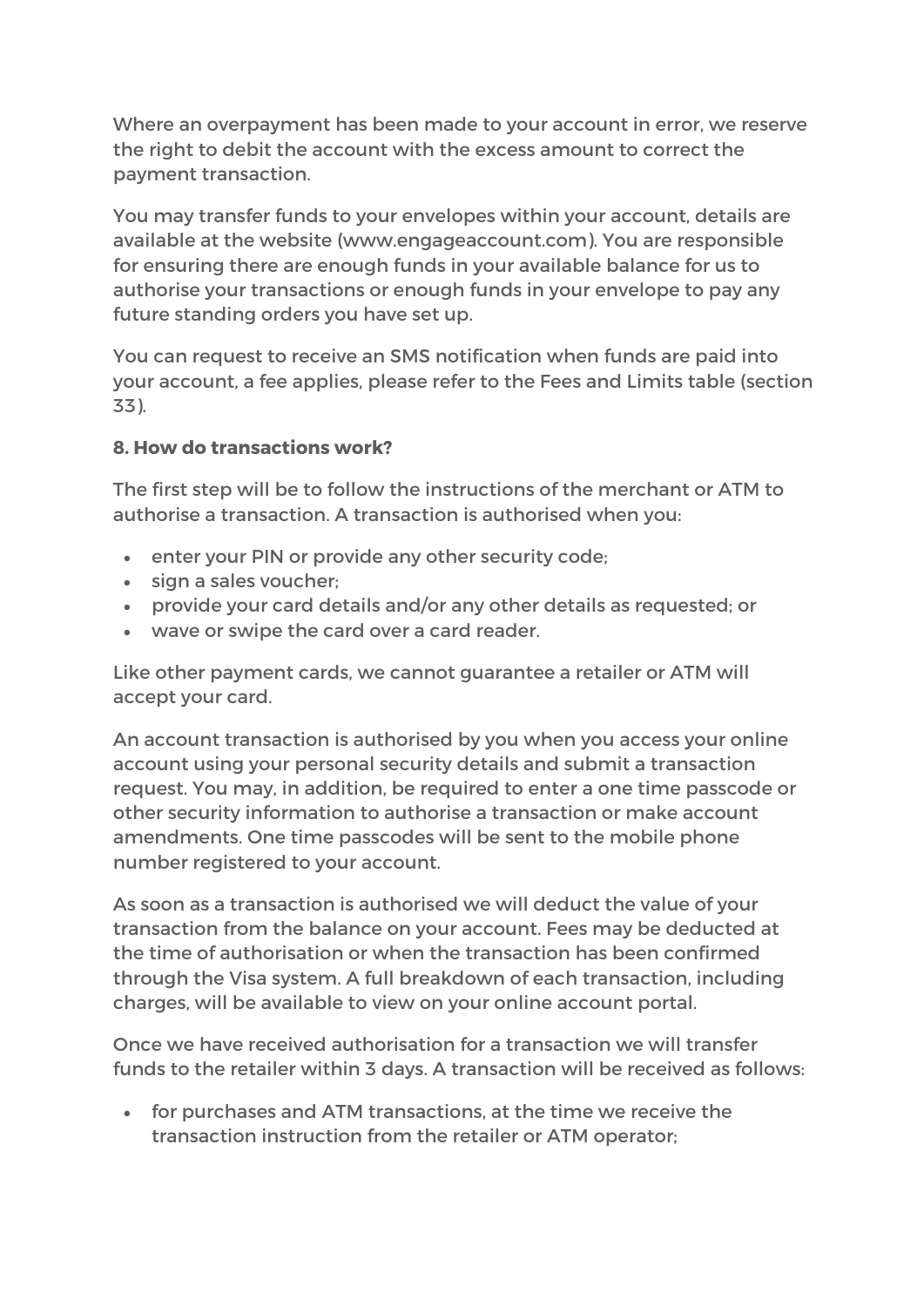• for other transactions that are communicated directly to us, at the time you ask us to complete the transaction or if after 2.30pm for same day bank transfers (CHAPS) and 5pm for other bank transfers the instruction will be deemed to have been received by us on the following business day.

## **9. Can I cancel a transaction I have made?**

Generally, authorisation for a transaction may not be withdrawn by you. However, you may be able to withdraw your authorisation where you have authorised a transaction which will take place on a future date. However, where a specific date is agreed, you may not revoke a payment order after the end of the business day preceding the agreed date.

In this situation, to withdraw your authorisation, you must notify the retailer before the close of business on the business day before the day on which the transaction was due to take place and provide us with a copy of the notice. We may charge you an Administration Fee if a transaction is revoked by you under this paragraph (see the Fees and Limits table (section 33)).

# **10. Can I pay for things in a foreign currency?**

Your card is denominated in British Pounds Sterling. If you make a purchase or an ATM withdrawal in any other currency we will convert the sum into pounds sterling using the exchange rate set by Visa on the day they process the transaction, this may differ from the actual date of the transaction. An international transaction fee will apply to each of these transactions (see the Fees and Limits table (section 33).

Any changes to the exchange rate used to convert foreign transactions will be made immediately. You can find the exchange rate for a transaction made in a currency other than pounds sterling on a given date at: http://www.visaeurope.com/en/Cardholders/exchange\_rates.aspx.

# **11. Is there anything I can't buy with my Engage Classic card?**

You may not use your card for illegal purposes. It also cannot be used for a limited number of specified transactions. Please see our website for details.

## **12. How can I check my Engage Classic account?**

You can check your account by accessing it securely through our mobile app or website (www.engageaccount.com). Your statement will show:

• information on the payee of each transaction; and a reference enabling you to identify each payment transaction;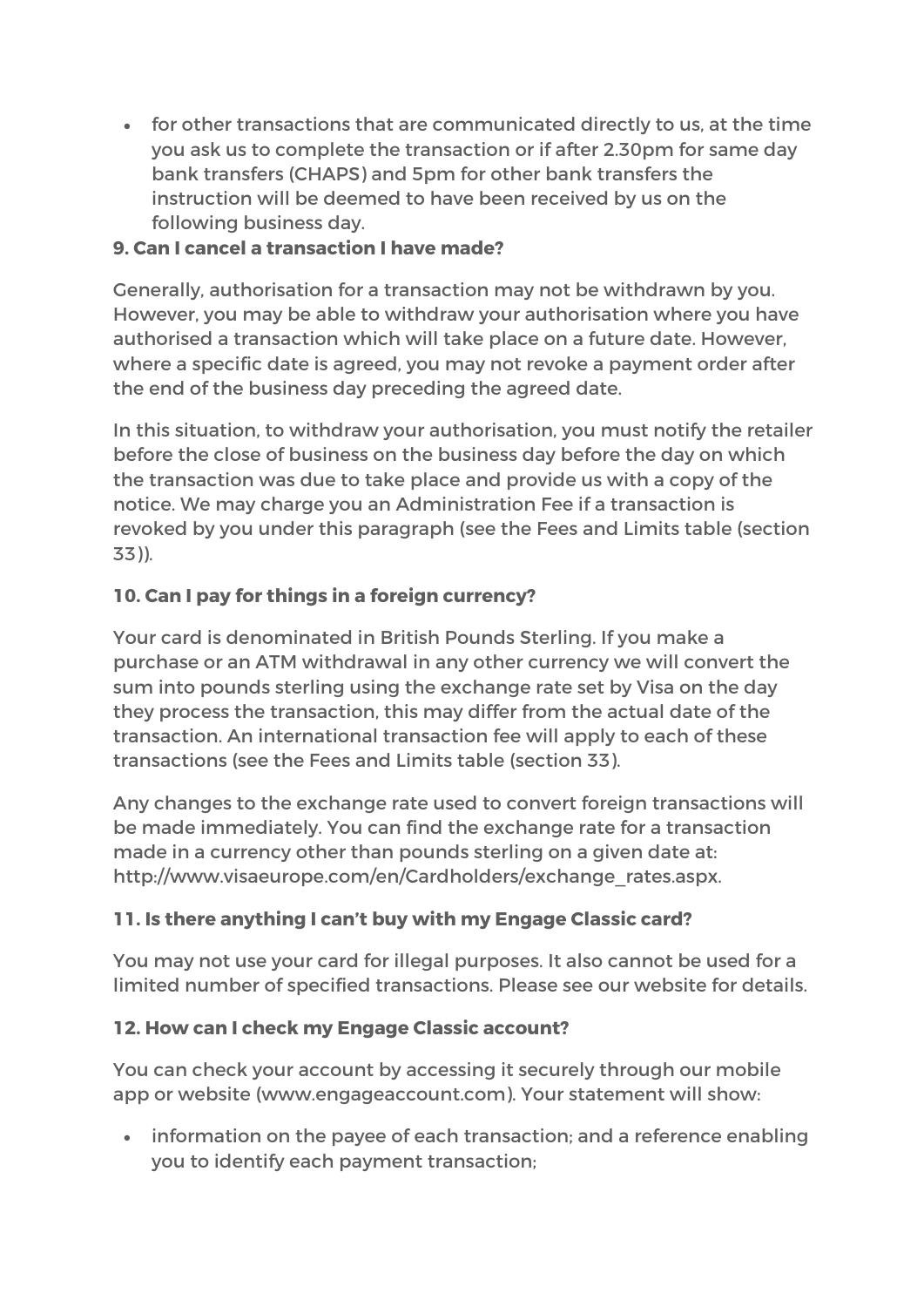- the amount of the transaction shown in the currency in which the transaction was paid or debited to the account;
- the amount of charges for the transaction; and
- the exchange rate used in the payment transaction (where applicable); and
- the date the transaction is authorised or posted on to the account.

This information is accessible at all times via your online account portal, is available free of charge, and can be stored and reproduced as necessary. Paper statements are available on request and are subject to a fee (see the Fees and Limits table in section 33).

You can also choose to use our SMS service to request your balance on your mobile phone and set-up SMS notifications for when money is paid into your account and when you have made a purchase or ATM withdrawal. Additional SMS services will be set out on our website or via your online account portal when they become available. The SMS number for registered cardholders is 07770 500500; standard mobile phone charges apply and a fee is charged for each SMS message that we send. Please refer to the Fees and Limits table (section 33). You agree that you have permission from the bill payer to access our SMS services.

# **13. How long will the Engage Classic card last?**

Your card will be valid for 3 years. You will not be able to use your card after its expiry date. This agreement shall terminate when your card is cancelled or expires and is not replaced.

# **14. Does the Engage Classic card have spending limits?**

You can only spend the money that is paid into your account. Limits also apply to daily ATM withdrawals, and other limits may be applied to the amount of spend and the number of transactions you can perform. See the Fees and Limits table (section 33) and your online account portal for further details.

If, for any reason, the transaction is completed when there are insufficient funds in your account then you will have to reimburse the shortfall to us, unless it is due to an error by the retailer with whom you made the transaction.

We may collect this shortfall from any card you have with us or from any funds which you subsequently pay into your account. We may suspend your cards until the negative balance is restored and charge you an Administration Fee (see the Fees and Limits table (section 33)) for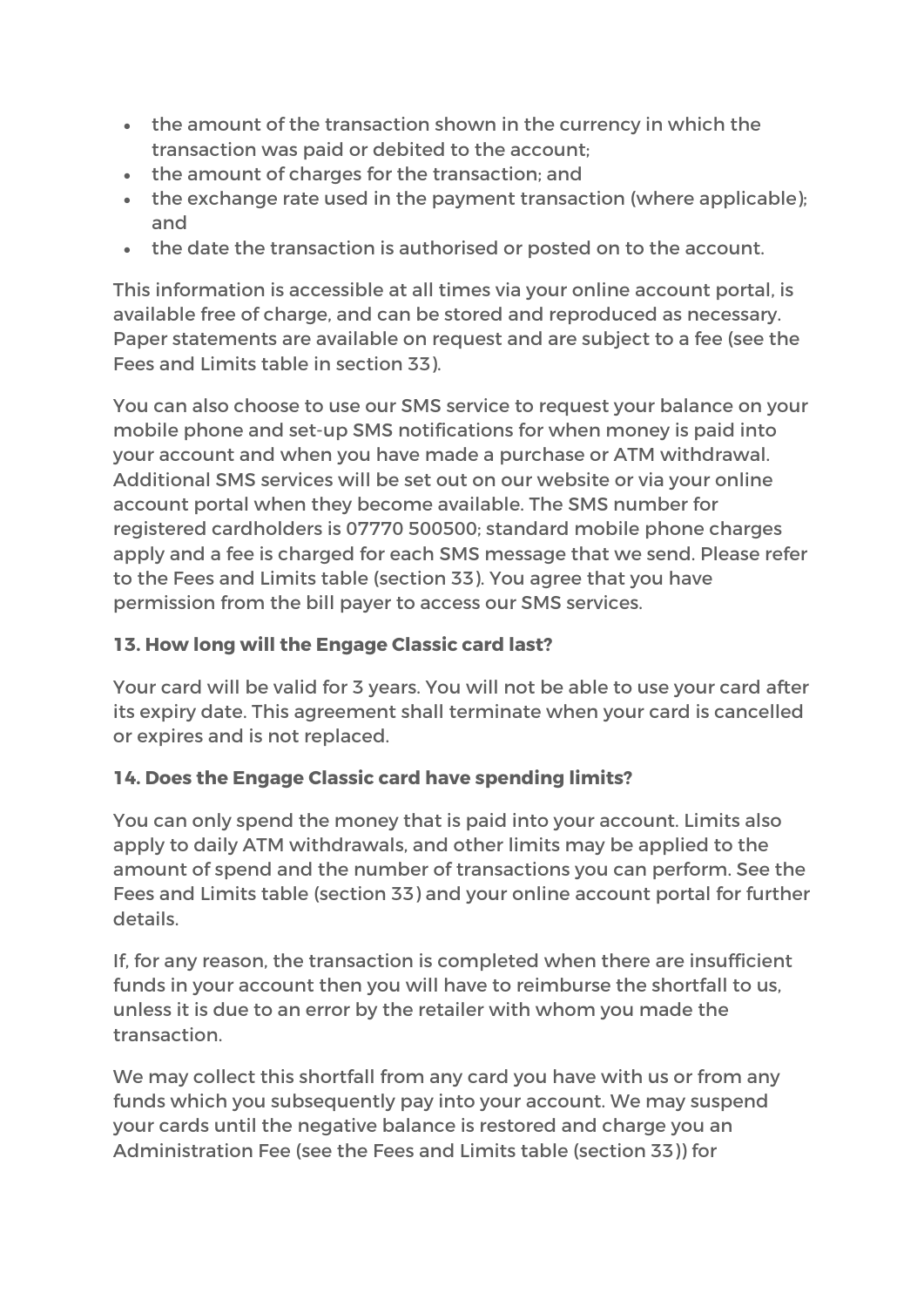transactions that you make using your card that results in a negative balance or increases the negative balance on your account.

## **15. What if I have been overcharged or charged for transactions I didn't make?**

If you dispute a transaction that has been processed on your card you should contact the merchant first as this may lead to the quickest resolution. If the dispute cannot be resolved with the merchant or you dispute any other account transaction you should contact us without undue delay and in any event within 13 months on becoming aware of any unauthorised or incorrectly executed payment transaction.

Where you have informed us that an executed payment was not authorised by you in accordance with these Terms and Conditions , and you have taken all reasonable steps to keep safe personalised security information, keep your card secure, not disclosed your PIN or security information to anyone else and not acted fraudulently, we will:

- 1. refund the amount of the unauthorised payment to you; and
- 2. restore the debited payment account to the state it would have been in had the unauthorised payment not taken place.

Beyond this, we will have no further liability to you. Where payee details provided by you are incorrect, we are not liable for non-execution or defective execution of the payment transaction, but we will make reasonable efforts to recover the funds involved in the payment transaction and notify you of the outcome.

You may be entitled to claim a refund in relation to transactions where:

- the transaction was not authorised under these Terms and Conditions;
- we are responsible for a transaction which we fail to execute or incorrectly execute. In these circumstances, we will refund to you the amount of the non-executed or defective payment transaction and restore the debited payment account to the state in which it would have been had the defective payment transaction not taken place. We will also refund to you: (a) any direct charges for which you are responsible; and (b) any interest which you must pay, as a consequence of the non-execution or defective execution of the payment transaction; or
- a pre-authorised transaction did not specify the exact amount at the time of its authorisation and the amount charged is more than could reasonably be expected, taking into account previous spending patterns on the card and the circumstances of the transaction. We will either refund the full amount of the payment transaction; or provide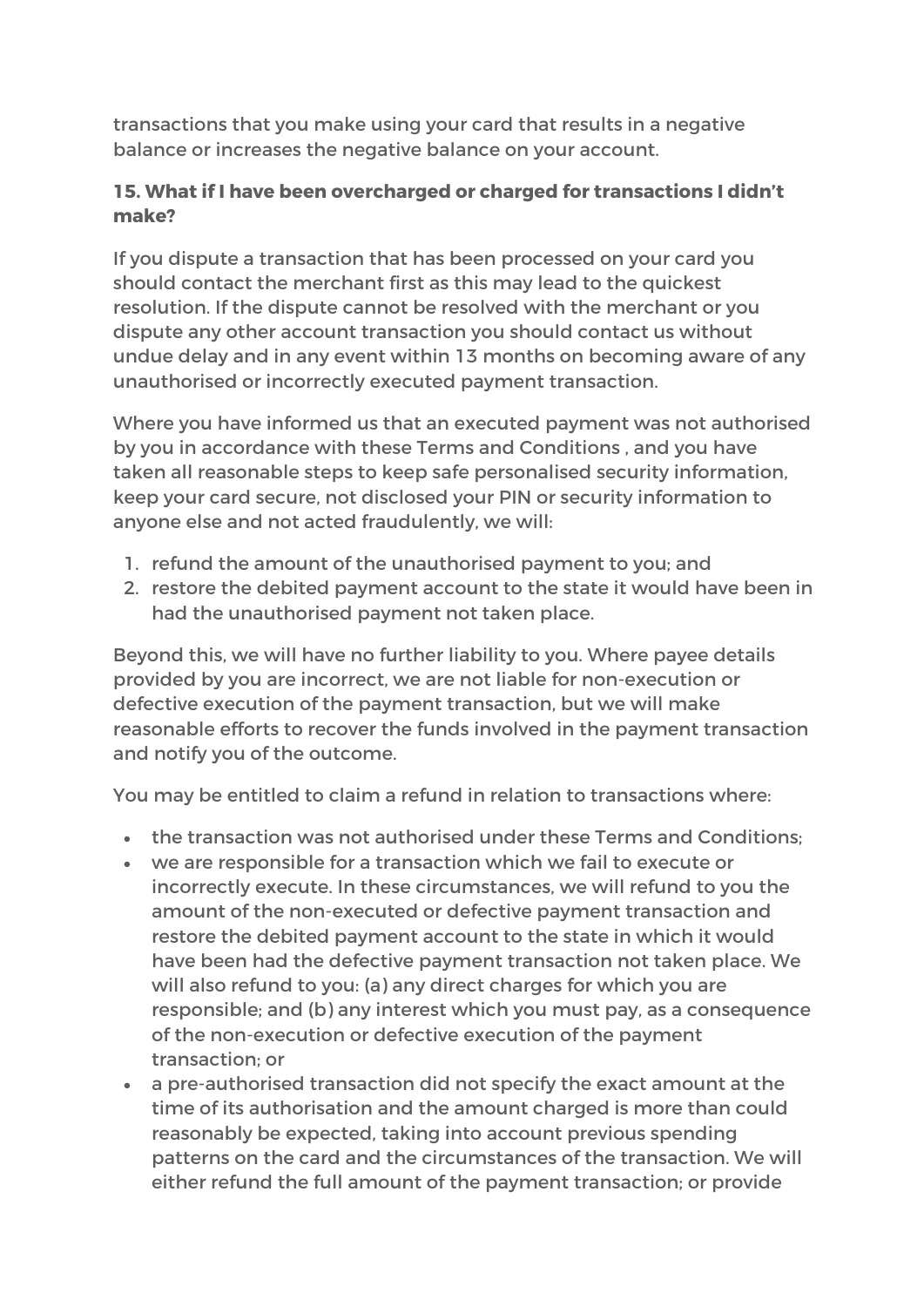justification for refusing to refund the payment transaction. Any refund or justification for refusing a refund will be provided within 10 business days of receiving a request for a refund or, where applicable, within 10 business days of receiving any further information requested. A claim for a refund in these circumstances will not be accepted if the amount of the transaction was made available to you at least 4 weeks before the transaction date or if the claim is made more than 8 weeks after being charged to your account.

If you allow payments to be made from your account using the UK Direct Debit Scheme, the Direct Debit Guarantee (which you'll be given on the Direct Debit form or Direct Debit confirmation) will apply instead of the terms contained above and in section 17.

## **16. What about security?**

You must keep your card and security credentials safe and not let anyone else know or use them. Therefore, you must keep your card safe and not let anyone else use it. You must keep your PIN secret at all times; never disclose your PIN or security information to anyone. Security information includes your login and password details used to access your account or any other website where your card details are stored. We also recommend that you check the balance on your account regularly on the mobile app, through logging onto your account at the website (www.engageaccount.com) or by contacting Customer Services.

## **17. What if my Engage Classic card is lost or stolen?**

If you lose your card or it is stolen, or you suspect that someone else has found out your PIN or password, you must tell us without undue delay by calling us or logging onto your account through the mobile app or website and notifying us. Your card will be cancelled immediately. We run a dedicated line for lost or stolen cards; the number is +44 (0)1756 693 275 and calls are charged at the standard geographical rate. If, after reporting a lost card, you subsequently find the card you must not use it. Cut it in half through the signature box, magnetic strip and chip.

If you ask us to do so, and provided that you provide information and assistance that we request from you, we will investigate any disputed transaction or misuse of your card.

If the investigations show that any disputed transaction was authorised by you, or you have acted fraudulently or with gross negligence (for example by failing to keep your card, security details or PIN secure or by failing to notify us without delay on becoming aware of the loss, theft, misappropriation or unauthorised use of the card), then we will not refund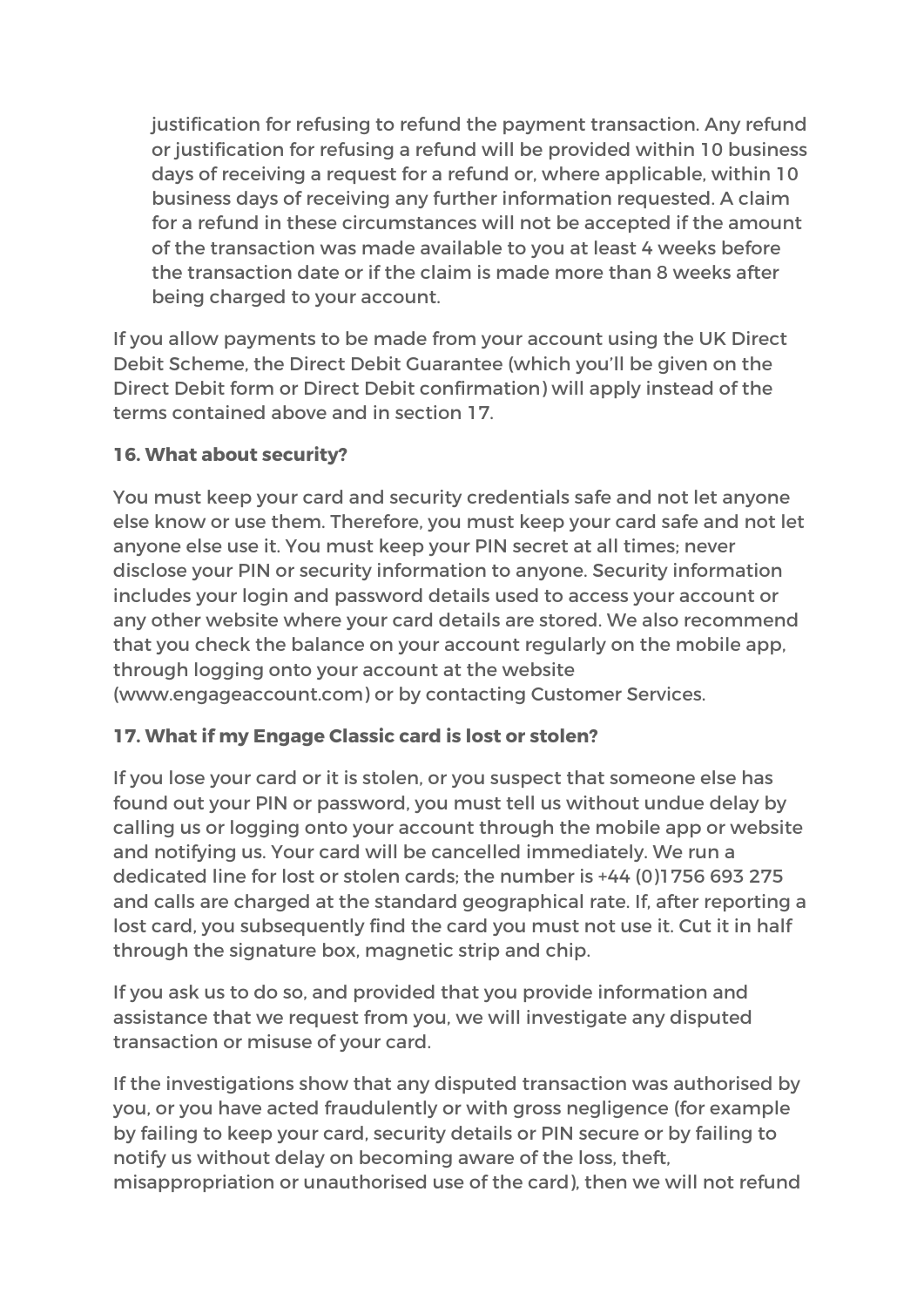the transaction amount and you will be fully liable for all losses incurred because of the unauthorised use of the card or account.

If the investigations show that you have not acted fraudulently or with gross negligence, your maximum loss or liability to us for any unauthorised transaction will be limited to £35 and we will process a refund as soon as practicable, and in any event no later than the end of the business day following the day after we receive your notification.

## **18. Will you ever block a transaction without me asking?**

We may refuse to pay a transaction:

- if we are concerned about security of your card or account or we suspect your card or account is being used in an unauthorised or fraudulent manner;
- if sufficient funds are not paid into your account at the time of a transaction to cover the amount of the transaction and any applicable  $f \circ \circ \cdot$
- if there is negative balance on your account;
- if we have reasonable grounds to believe that you are not using the card or account in accordance with these Terms & Conditions;
- if we believe that a transaction is potentially suspicious or illegal (for example, if we believe that a transaction is being made fraudulently); or
- because of errors, failures (whether mechanical or otherwise) or refusal to process a transaction by merchants, payment processors or payment schemes such as Visa, BACS or CHAPS.

If we refuse a transaction, we will tell you why immediately, if we can, unless it would be unlawful for us to do so. You may correct any information we hold and which may have caused us to refuse a transaction by contacting Customer Services.

# **19. Can I cancel my Engage Classic card?**

You have a legal right to cancel your card up to 14 days from the date you purchase it without incurring any penalty and we will refund any card issue fees. We may charge you a Card Cancellation Fee if we have already incurred costs by ordering a card in your name. You can also cancel your card any time after the 14 day period subject to a Redemption Fee (the Fees and Limits table (section 33)) by contacting Customer Services. You should also cut your cancelled card in half through the signature box, magnetic strip and chip.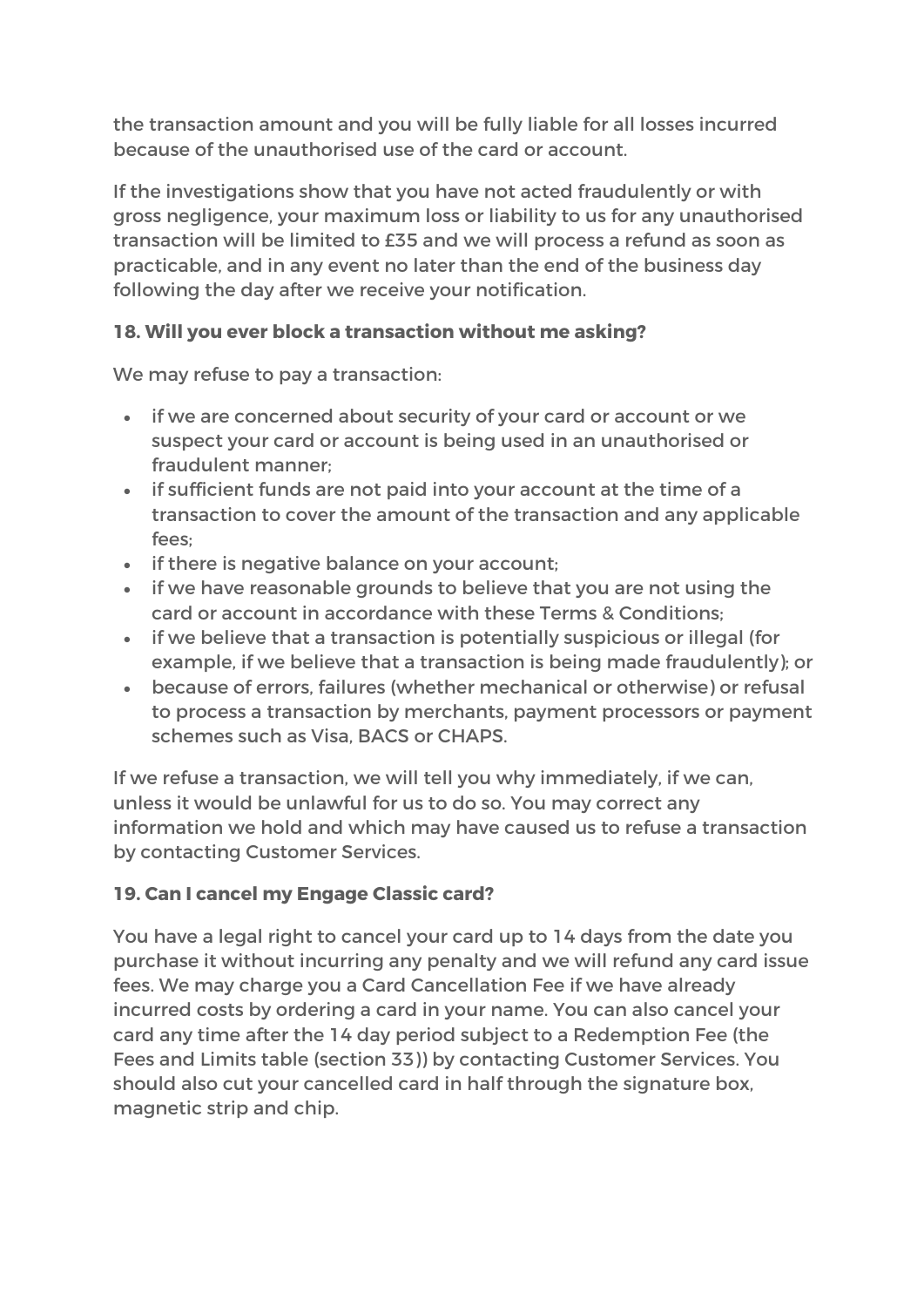You will not be entitled to a refund of money you have already spent on transactions authorised, or pending or any fees for use of the card or account before the card is cancelled or expires.

## **20. Could my Engage Classic card be cancelled?**

We may cancel your card and this agreement by giving you at least two months' notice Reasons for cancellation may include:

- if this agreement or your card expires;
- If your membership of the Credit Union is cancelled or terminated for any reason;
- If you are no longer an active member of the Credit Union due to nonpayment of a loan or other funds issued by the Credit Union;
- if you break an important part of this agreement, or repeatedly break the agreement and fail to resolve the matter in a timely manner;
- if you act in a manner that is threatening or abusive to our staff, or any of our representatives; or
- if you fail to pay fees or charges that you have incurred or fail to pay back any negative balance on your card.

We may also cancel your card immediately if we:

- suspect unauthorised or fraudulent use of your card or account;
- have any other security concerns; or
- need to do so to comply with the law.

We may also deny access to your card and/ or account where we consider it to be at risk of money laundering or terrorism financing, fraud or other criminal activity. Should we need to take these actions and where possible, we will give reasons for doing so except where restricted by law.

In these circumstances, you must tell us what you want us to do with any unused funds. You must do this within 3 months of the date we tell you that your card is cancelled.

# **21. Can I get money back once I have put it on?**

You can clear the balance on your account through spending, ATM withdrawals, or transfers to other bank accounts. See the Fees & Limits table (section 33) for the fees that would apply.

Alternatively, you may request a refund of the funds on your account by contacting Customer Services and confirming that your card has been destroyed by cutting it up. We will transfer your funds back to you at no cost to you, unless: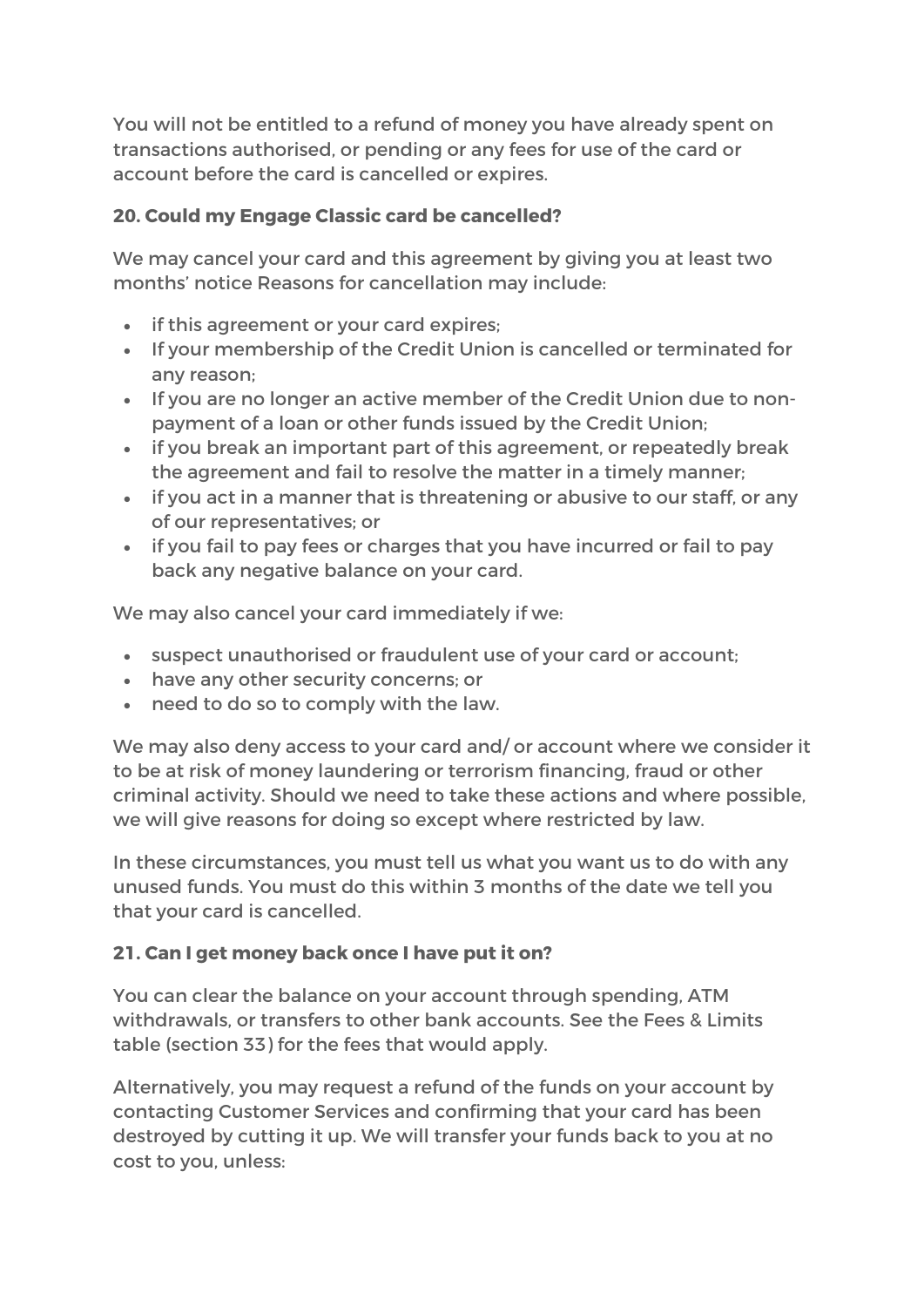- you are requesting redemption before termination or expiry of this agreement;
- you cancel this agreement before any agreed termination or expiry date; or
- you request redemption more than one year after the date of termination or expiry of this agreement.

If one of these situations does apply then we will charge a Redemption Fee (see the Fees and Limits table (section 33)).

We will not redeem the value of the funds on your account to you if your request for redemption of the funds is more than six years after the date of termination or expiry of this agreement.

All funds will be returned to a bank account of your choice. We reserve the right to see proof of your ownership of the bank account before transferring funds to it. To enable us to comply with our legal obligations, we may ask you to provide us with certain information such as identification documents before we can process your refund request.

Please also refer to section 29 below for the circumstances in which we do not give you a refund.

## **22. Is money on my Engage Classic account protected like my bank account?**

The card and associated account is an electronic money product and although it is a product regulated by the Financial Conduct Authority, it is not covered by the Financial Services Compensation Scheme. No other compensation scheme exists to cover losses claimed in connection with the card and associated account. We will however ensure that any funds received by you are held in a segregated account so that should we become insolvent your funds will be protected against claims made by our creditors.

# **23. What if I have a complaint?**

If you are unhappy in any way with your card and account or the way it is managed, you can contact Customer Services so we can investigate the circumstances for you. Any complaints you have will be dealt with quickly and fairly.

We will make every possible effort to address all points of complaint by email. We will respond within 15 business days upon receiving the complaint. If a full response cannot be providing within these timeframes,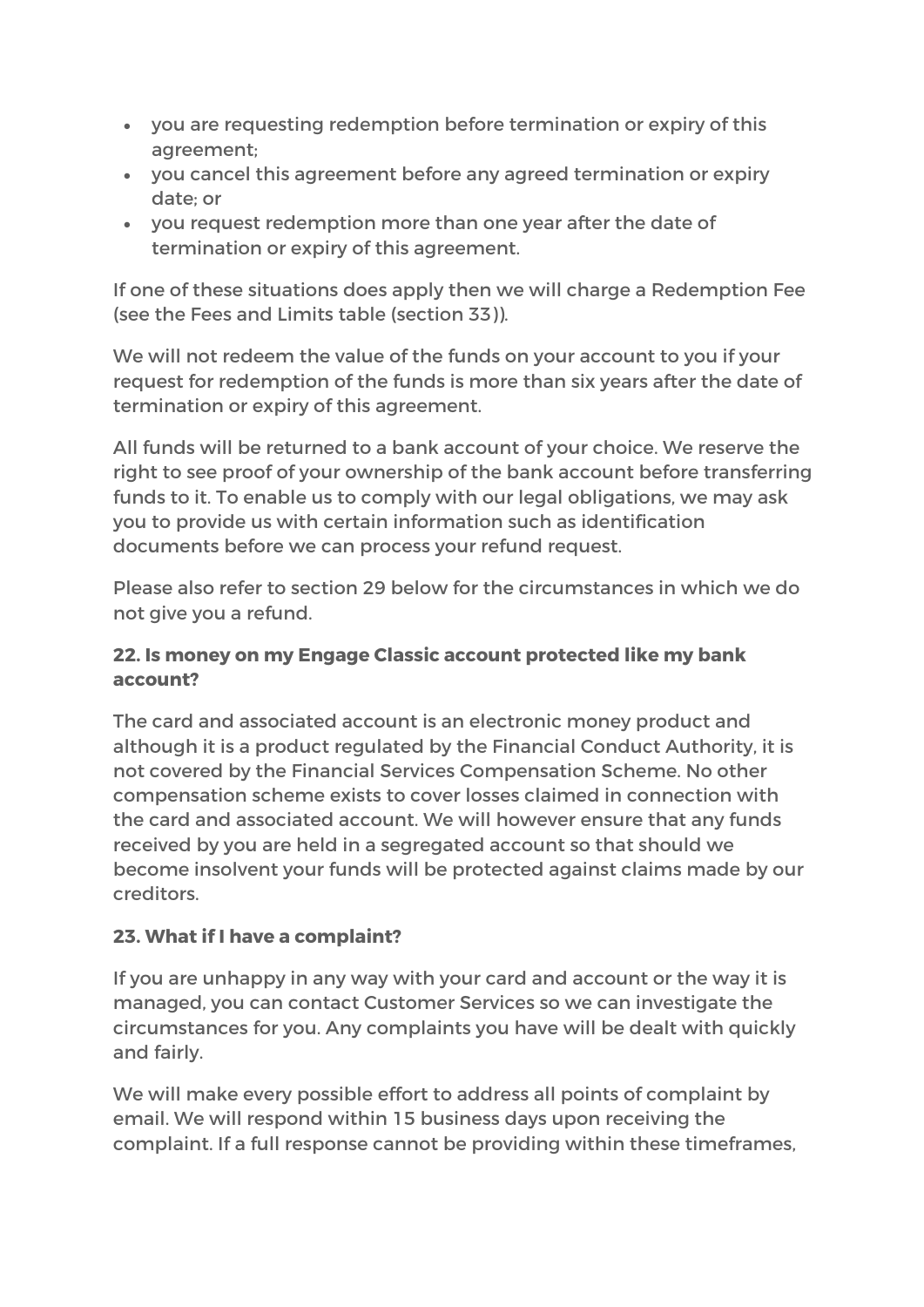we will send a holding reply with a full response to follow within 35 business days.

If we are unable to resolve your complaint to your satisfaction you may contact the Financial Ombudsman Service at Exchange Tower, London, E14 9SR. Telephone: +44 (0)800 023 4 567 from landlines, +44 (0)300 123 9 123 from mobile phones or +44 (0)20 7964 0500 for calls from outside the UK and e-mail: complaint.info@financial-ombudsman.org.uk.

# **24. What if I change my details?**

You must let us know as soon as possible if you change name, address, telephone number, mobile number or e-mail address. If we contact you in relation to your account we will use the most recent contact details you have provided to us. Any e-mail or SMS text message sent to you will be treated as being received as soon as it is sent by us. We will not be liable to you if your contact details have changed and you have not told us.

## **25. What will happen to my personal information?**

We are the controller of your personal data which we will use in order to open, administer and run your account. You hereby consent to us accessing, processing, and retaining any information you provide to us, for the purposes of providing payment services to you. For further information about how we will use your personal data, please view our Privacy Policy at https://engageaccount.com/privacy-policy. You may withdraw your consent to the use of this data by closing your account.

## **26. Will these Terms & Conditions ever change?**

We may change these Terms & Conditions by notifying you by e-mail or other agreed means at least 60 days before the change is due to happen. We will assume that you agree with the change. If you do not agree with the change you must tell us before the change happens and we will cancel your account immediately. If you cancel your account in this way then we will return any balance on the account to you and you will not be charged a Redemption Fee.

An up-to-date version of the account Terms & Conditions, as well as any notices of future changes will always be available via our website, www.engageaccount.com. You should check our website and your online account portal regularly for such notices and changes.

## **27. When may use of the Engage Classic card and account be interrupted?**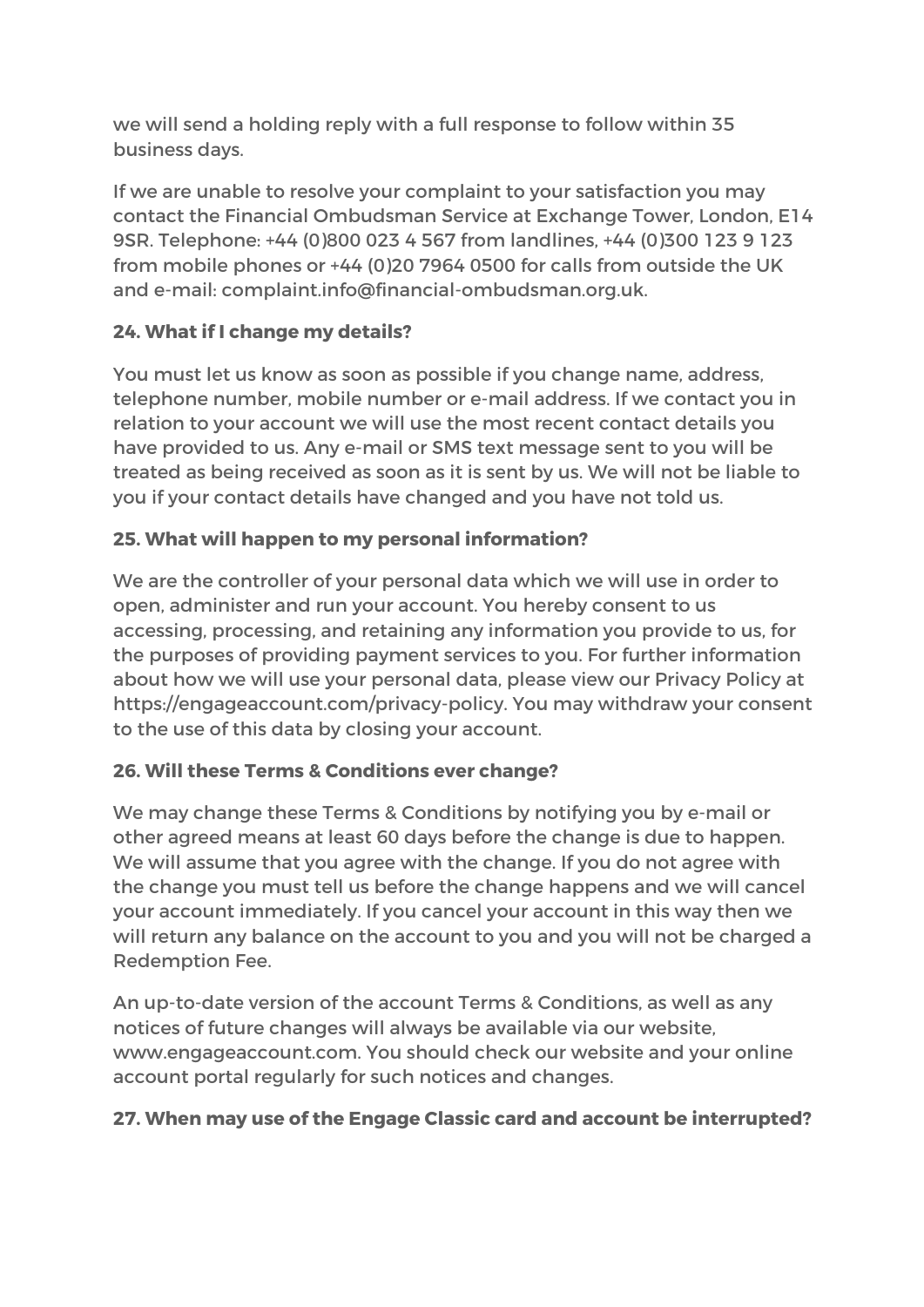From time to time, your ability to use your card or account may be interrupted, e.g. when we carry out systems maintenance. If this happens, you may be unable (a) to use your card to pay for purchases or obtain cash from ATMs and/or (b) to obtain information about the funds available in your account and/or about your recent transactions.

In addition, like other payment cards, we cannot guarantee a merchant will accept your card, or that we will necessarily authorise any particular transaction. This may be because of a systems problem, something outside our reasonable control, to comply with legal and regulatory requirements, or because we have suspended, restricted or cancelled your card or refused to replace it in accordance with these Terms & Conditions.

## **28. What is our responsibility?**

If we incorrectly deduct funds from your account, we will refund them. If we subsequently establish that the refunded amount had in fact been correctly deducted, we may deduct it from your available balance and may charge you a fee. If you do not have sufficient available balance, you must repay us the amount immediately on demand.

If unauthorised transactions occur after you have notified us of the loss, theft, compromise or unauthorised use of your card or account, and you have not acted fraudulently or in breach of these Terms and Conditions, then we will be liable.

We will not be liable:

- in any event that a merchant refuses to accept your card;
- for any interruption, disruption or impairment of our service or any third party services on which we rely for the performance of our obligations hereunder;
- for refusing to authorise a transaction;
- for cancelling or suspending use of your card or account;
- for any loss arising from your inability to use your card or access your account due to interruptions;
- for any direct or indirect loss or damage you may suffer including loss of revenue, loss of reputation, goodwill, opportunity or anticipated savings as a result of your total or partial use or inability to use your card, mobile app, website or account or the use of your card or account by any third party (unless otherwise required by law);
- for the quality, safety, legality or any other aspect of any goods or services purchased with your card; and
- any abnormal and unforeseeable circumstances beyond our control, however so caused.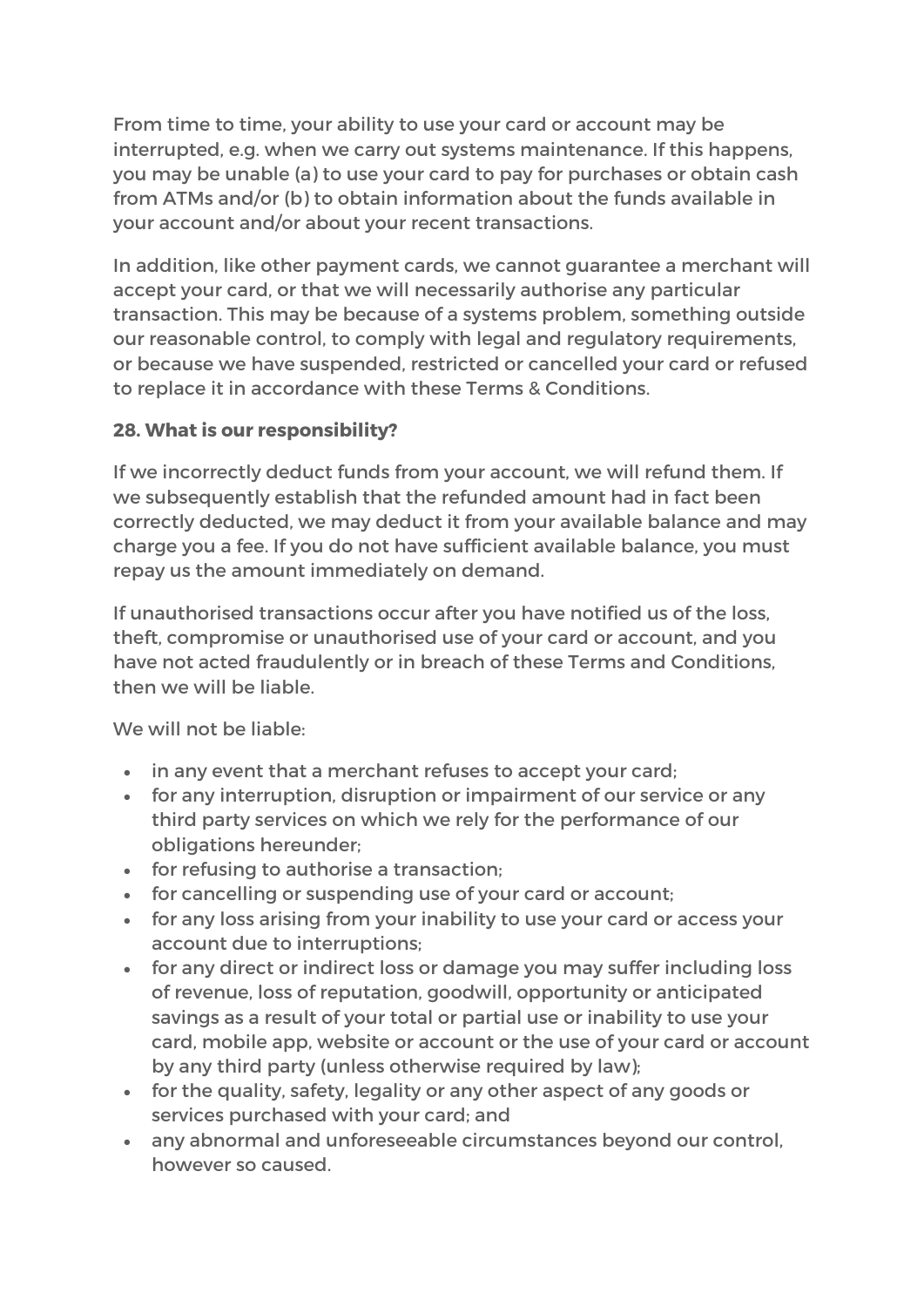For the SMS services we offer, we are not responsible for lost, late or undelivered text messages, notifications or communications. We accept no responsibility for any technical, computer, online, telephone, cable, electronic, software, hardware, transmission, connection, internet, website or other access issue which may hinder your ability to access the SMS services.

Nothing in these Terms and Conditions shall operate to exclude liability for death or personal injury due to negligence or for fraud or fraudulent misrepresentation or for any statutory liability that cannot be excluded or amended by agreement between the parties.

## **29. When can I be charged (other than the fees in section 33)?**

We may charge you for any reasonable costs that we incur in taking action to stop you using your card or account and to recover any monies owed as a result of your activities if you:

- use your card or account fraudulently;
- do not use your card or account in accordance with these Terms & Conditions; or
- have been grossly negligent, for example by failing to keep your card or PIN secure or by failing to notify us without delay after your card is lost, stolen, or used by someone else.

In these circumstances we will not refund transactions and we reserve the right to charge you for any reasonable costs that we incur in taking action to stop you using your account and to recover any monies owed as a result of your activities.

If you have not been fraudulent, or grossly negligent, and have used your card and account in accordance with these Terms & Conditions, your maximum liability for any unauthorised transactions resulting from the use of a lost or stolen card or details before you notify us will be £35.

We may also charge you an Administration Fee if we have to manually intervene to complete a payment or rectify an error on the account caused by an error or omission on your part.

## **30. Who is the data controller?**

You may allow regulated Third Party Providers ("TPPs") (including Account Information Service Providers ("AISPs") and Payment Initiation Service Providers ("PISPs")) access to your online account; either to make payments, obtain account balances or obtain information on previous transactions.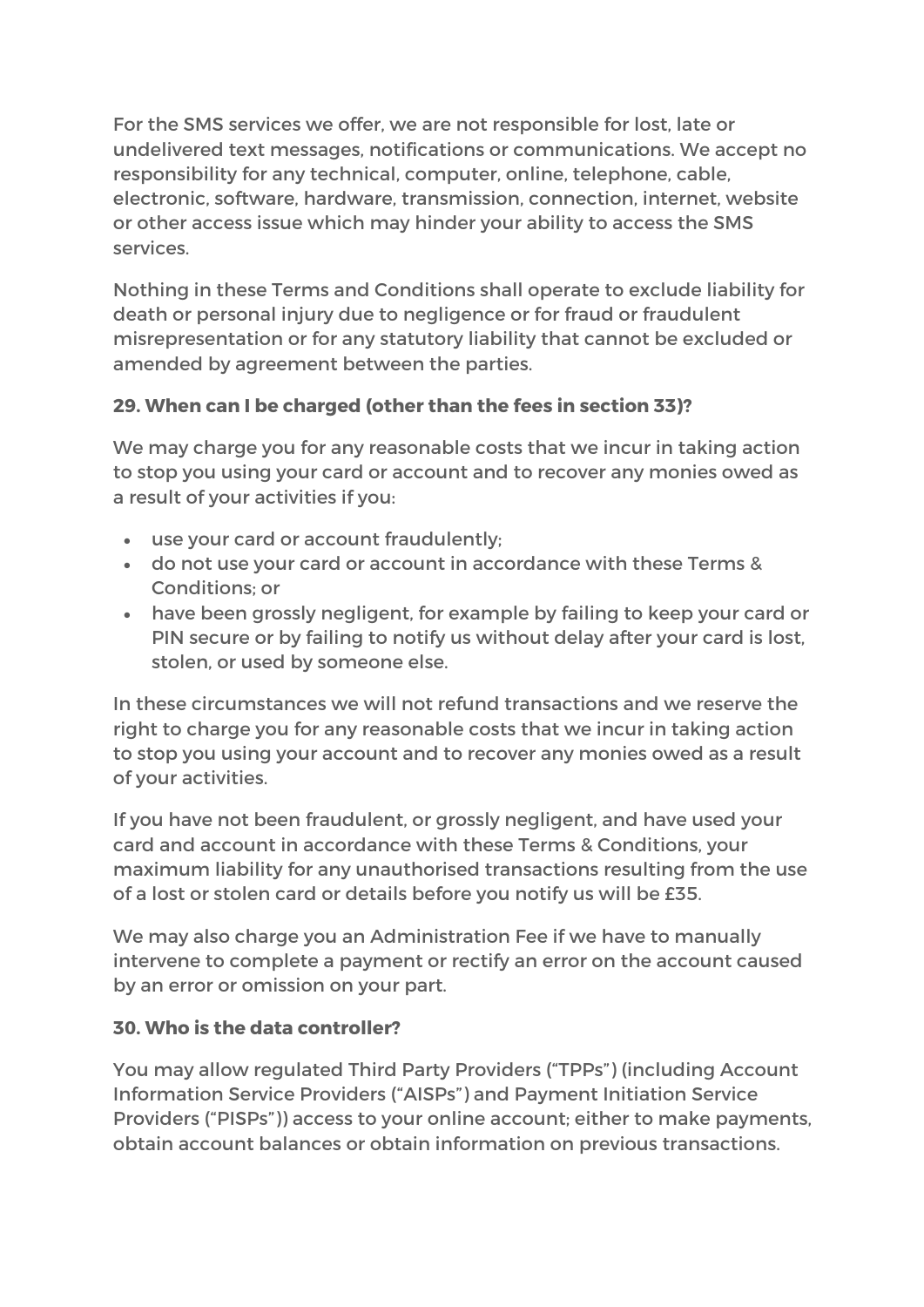Before giving consent to a TPP, you should:

- 1. ensure that the TPP is authorised and holds the correct regulatory permissions;
- 2. check what level of access you are consenting to, how your account will be used and the extent to which your data will be shared with third parties; and
- 3. familiarise yourself with your obligations and rights under the TPP agreement, in particular your right to withdraw consent to access your account.

We may refuse to allow a TPP access to your account where we are concerned about fraudulent or unauthorised access.

We are not party to, or responsible for, any agreements between you and a TPP. Subject to any rights to refund you may have under these Terms and Conditions, we shall have no liability for:

- 1. any loss whatsoever, as a result of using a TPP and entering into a TPP agreement; and
- 2. any actions that the TPP takes in relation to suspending or terminating your use of their service or for any resulting losses.

## **31. Can I assign my rights or obligations under these Terms and Conditions?**

You may not transfer or assign any rights or obligations you may have under these Terms & Conditions to any other person without our prior written consent. We may assign the benefit and burden of these Terms & Conditions to any other person at any time on giving you two months prior notice of this. If we do this, your rights will not be affected.

## **32. Governing law**

This Agreement is concluded in English. All communications with you will be in English. These Terms & Conditions will be construed in accordance with English law and the exclusive jurisdiction of the English courts.

# **33. What are the fees and limits?**

Fees vary depending on the type of Engage Account you have chosen and the level of service you receive from your Credit Union. Please refer to your online account, mobile app or Credit Union for details of your individual fees.

Download the Engage Classic Account fee documentation here Usage fees for a basic Engage Classic account are as follows: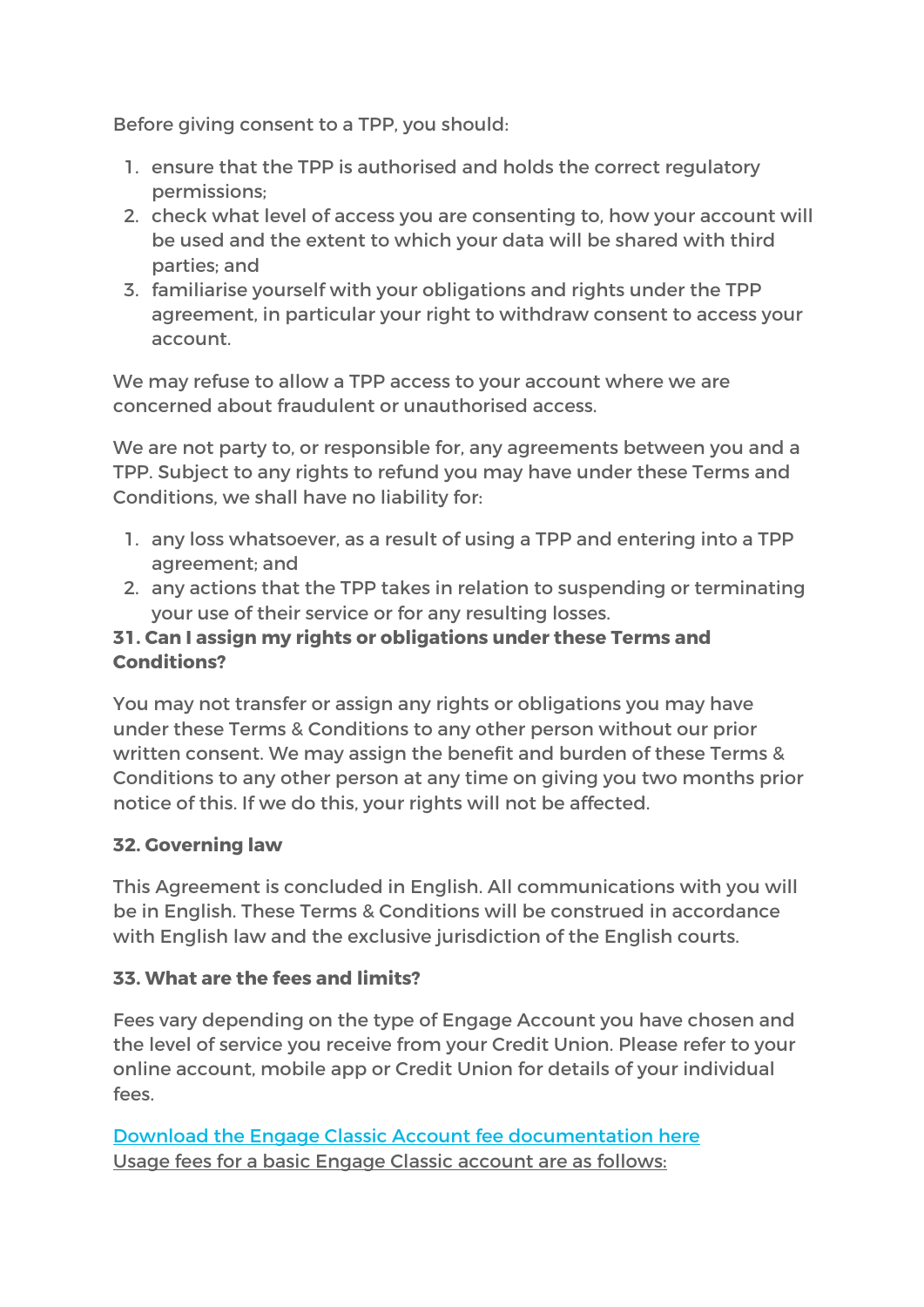**Card Fee:** Free

**Additional Card:** One additional card is free. Additional cardholders must be 13 years or over. Additional cards share the Engage Account holder's funds.

**Replacement Card:** £5.00 Lost/stolen/damaged replacement card. Free replacement for expired cards. £5.00 for lost/stolen/damaged replacement. **Monthly Management Fee:** £2.00 per month. First charge is within 15 days of card request. Delivery times Within 10 working days

TRANSACTIONS/PURCHASES

**UK purchases:** FREE

**European & International purchases:** £1.00 plus 2% of the transaction value. Any transaction in a foreign currency will be converted into pounds. We'll do this at the rate of exchange provided by Visa Europe on the date they process the transaction which may differ from the actual transaction date. See more information on exchange rates on the Visa Europe website. **ATM Withdrawal UK\*:** £0.75

**ATM Withdrawal Europe\* & ATM Withdrawal International\*:** £2.00 plus 2% of the transaction value

Any transaction in a foreign currency will be converted into pounds. We'll do this at the rate of exchange provided by Visa Europe on the date they process the transaction which may differ from the actual transaction date. See more information on exchange rates on the Visa Europe website.

**Cashback Instore:** Free. You can request up to £50 cashback at participating UK retailers when making a purchase.

## ACCOUNT LOAD FEES

**Bank transfer:** FREE (maximum £10,000). Add funds to your Engage account by bank transfer from a UK bank account.

**PayPoint:** £0.50 + 2.5% Maximum load amount of £249.

FUNDS MOVEMENT AND TRANSFER FEES

**Future dated transfer from account:** FREE. Transfer money to a UK bank account in three working days.

**Next day transfer from account:** £3.00. Transfer money to a UK bank account on the next working day.

**Same day transfer from account (CHAPS):** £15.00. Transfer money to a UK bank account on the same day, some restrictions may apply.

**International transfer regular:** £20.00. Transfer money to a foreign bank account within 5-7 working days.

**International transfer urgent:** £28.00. Transfer money to a foreign bank account within 3-5 working days.

OTHER FEES

**ATM balance enquiry:** £0.10. Balance enquiries are FREE through your mobile app or by logging into your account online.

**SMS Alerts\*\*:** £0.10. Optional service for confirmation of purchases, withdrawals and balance enquiries.